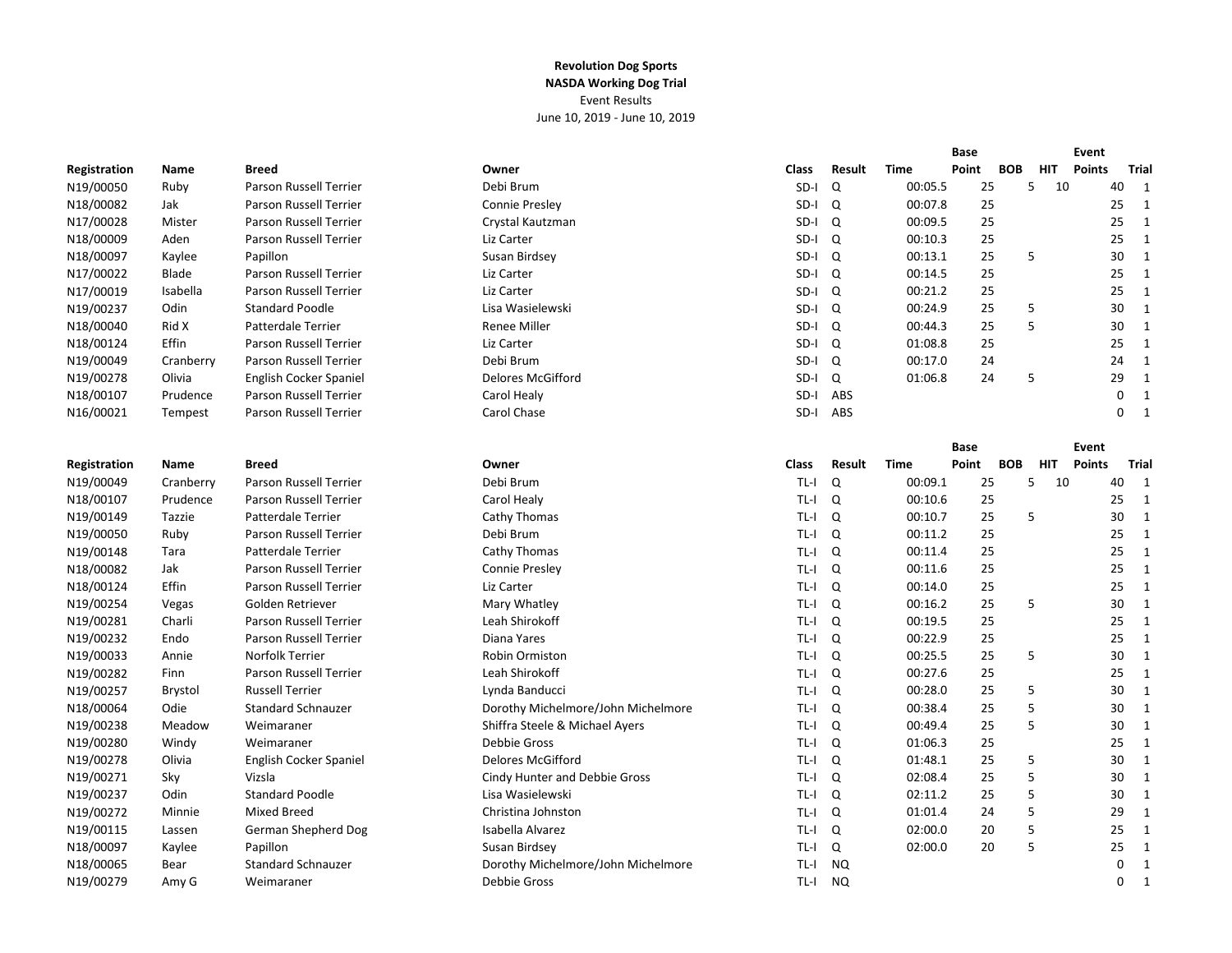|              |           |                               |                                     |              |               |             | Base        |            | Event      |               |              |                |
|--------------|-----------|-------------------------------|-------------------------------------|--------------|---------------|-------------|-------------|------------|------------|---------------|--------------|----------------|
| Registration | Name      | <b>Breed</b>                  | Owner                               | Class        | Result        | <b>Time</b> | Point       | <b>BOB</b> | <b>HIT</b> | <b>Points</b> | <b>Trial</b> |                |
| N17/00022    | Blade     | Parson Russell Terrier        | Liz Carter                          | TL-II        | Q             | 00:08.8     | 25          | 5          | 10         |               | 40           | $\mathbf{1}$   |
| N18/00009    | Aden      | Parson Russell Terrier        | Liz Carter                          | TL-II Q      |               | 00:09.8     | 25          |            |            |               | 25           | $\mathbf{1}$   |
| N18/00131    | Pixel     | <b>Boston Terrier</b>         | Laurie Cowhig                       | TL-II Q      |               | 00:11.4     | 25          | 5          |            |               | 30           | $\mathbf{1}$   |
| N17/00019    | Isabella  | Parson Russell Terrier        | Liz Carter                          | TL-II Q      |               | 00:14.0     | 25          |            |            |               | 25           | $\mathbf{1}$   |
| N18/00048    | Prima     | <b>Belgian Malinois</b>       | Lynn and Sean Mullen                | TL-II Q      |               | 00:14.1     | 25          | 5          |            |               | 30           | $\mathbf{1}$   |
| N19/00016    | Feibei    | Portuguese Podengo Pequeno    | Jennifer Moxley and Annette Gilliam | TL-II        | Q             | 00:19.5     | 25          | 5          |            |               | 30           | $\mathbf{1}$   |
| N18/00049    | Capone    | Miniature Pinscher            | Lynn and Sean Mullen                | TL-II Q      |               | 00:20.0     | 25          | 5          |            |               | 30           | $\mathbf{1}$   |
| N18/00036    | Whisper   | <b>Boston Terrier</b>         | Laurie Cowhig                       | TL-II Q      |               | 00:22.4     | 25          |            |            |               | 25           | $\mathbf{1}$   |
| N16/00021    | Tempest   | Parson Russell Terrier        | Carol Chase                         | TL-II Q      |               | 00:29.7     | 25          |            |            |               | 25           | $\mathbf{1}$   |
| N18/00040    | Rid X     | Patterdale Terrier            | <b>Renee Miller</b>                 | TL-II Q      |               | 00:34.3     | 25          | 5          |            |               | 30           | $\mathbf{1}$   |
| N18/00137    | Trinket   | <b>Boston Terrier</b>         | Laurie Cowhig                       | TL-II        | Q             | 02:06.5     | 25          |            |            |               | 25           | $\mathbf{1}$   |
| N17/00028    | Mister    | Parson Russell Terrier        | Crystal Kautzman                    | TL-II Q      |               | 03:00.0     | 25          |            |            |               | 25           | $\mathbf{1}$   |
|              |           |                               |                                     |              |               |             | Base        |            |            | Event         |              |                |
| Registration | Name      | <b>Breed</b>                  | Owner                               | Class        | Result        | <b>Time</b> | Point       | <b>BOB</b> | <b>HIT</b> | <b>Points</b> | <b>Trial</b> |                |
| N19/00235    | Titan     | <b>Patterdale Terrier</b>     | Cathy Thomas                        | TPAT Q       |               |             |             |            |            |               | $\mathbf 0$  | $\overline{1}$ |
|              |           |                               |                                     |              |               |             |             |            |            |               |              |                |
|              |           |                               |                                     |              |               |             | <b>Base</b> |            |            | Event         |              |                |
| Registration | Name      | <b>Breed</b>                  | Owner                               | <b>Class</b> | <b>Result</b> | <b>Time</b> | Point       | <b>BOB</b> | <b>HIT</b> | <b>Points</b> | Trial        |                |
| N18/00082    | Jak       | Parson Russell Terrier        | Connie Presley                      | SD-I         | Q             | 00:05.4     | 25          | 5          | 10         |               | 40           | $\overline{2}$ |
| N18/00097    | Kaylee    | Papillon                      | Susan Birdsey                       | SD-I         | Q             | 00:11.5     | 25          | 5          |            |               | 30           | $\overline{2}$ |
| N16/00021    | Tempest   | Parson Russell Terrier        | Carol Chase                         | SD-I         | Q             | 00:14.7     | 25          |            |            |               | 25           | $\overline{2}$ |
| N18/00040    | Rid X     | Patterdale Terrier            | <b>Renee Miller</b>                 | SD-I         | Q             | 00:16.8     | 25          | 5          |            |               | 30           | $\overline{2}$ |
| N19/00050    | Ruby      | <b>Parson Russell Terrier</b> | Debi Brum                           | $SD-I$       | Q             | 00:20.9     | 25          |            |            |               | 25           | $\overline{2}$ |
| N18/00009    | Aden      | Parson Russell Terrier        | Liz Carter                          | SD-I         | Q             | 00:23.4     | 25          |            |            |               | 25           | $\overline{2}$ |
| N19/00049    | Cranberry | Parson Russell Terrier        | Debi Brum                           | SD-I         | Q             | 00:26.8     | 25          |            |            |               | 25           | $\overline{2}$ |
| N17/00019    | Isabella  | <b>Parson Russell Terrier</b> | Liz Carter                          | SD-I         | Q             | 00:32.7     | 25          |            |            |               | 25           | $\overline{2}$ |
| N17/00022    | Blade     | <b>Parson Russell Terrier</b> | Liz Carter                          | SD-I         | Q             | 00:40.9     | 25          |            |            |               | 25           | $\overline{2}$ |
| N18/00107    | Prudence  | <b>Parson Russell Terrier</b> | Carol Healy                         | SD-I         | Q             | 00:56.7     | 25          |            |            |               | 25           | $\overline{2}$ |
| N19/00237    | Odin      | <b>Standard Poodle</b>        | Lisa Wasielewski                    | SD-I         | Q             | 00:58.4     | 25          | 5          |            |               | 30           | $\overline{2}$ |
| N19/00115    | Lassen    | German Shepherd Dog           | Isabella Alvarez                    | SD-I         | NQ.           |             |             |            |            |               | $\mathbf 0$  | $\overline{2}$ |
|              |           |                               |                                     |              |               |             | <b>Base</b> |            |            | Event         |              |                |
| Registration | Name      | <b>Breed</b>                  | Owner                               | <b>Class</b> | <b>Result</b> | Time        | Point       | <b>BOB</b> | <b>HIT</b> | <b>Points</b> | <b>Trial</b> |                |
| N19/00232    | Endo      | <b>Parson Russell Terrier</b> | Diana Yares                         | $TL - I$     | Q             | 00:05.3     | 25          | 5          | 10         |               | 40           | $\overline{2}$ |
| N18/00107    | Prudence  | Parson Russell Terrier        | Carol Healy                         | $TL-I$       | Q             | 00:12.8     | 25          |            |            |               | 25           | $\overline{2}$ |
| N19/00254    | Vegas     | Golden Retriever              | Mary Whatley                        | TL-I         | Q             | 00:17.3     | 25          | 5          |            |               | 30           | $\overline{2}$ |
| N19/00280    | Windy     | Weimaraner                    | Debbie Gross                        | TL-I         | Q             | 00:17.6     | 25          | 5          |            |               | 30           | $\overline{2}$ |
| N19/00238    | Meadow    | Weimaraner                    | Shiffra Steele & Michael Ayers      | TL-I         | Q             | 00:17.8     | 25          |            |            |               | 25           | $\overline{2}$ |
| N18/00082    | Jak       | Parson Russell Terrier        | Connie Presley                      | TL-I         | Q             | 00:18.8     | 25          |            |            |               | 25           | $\overline{2}$ |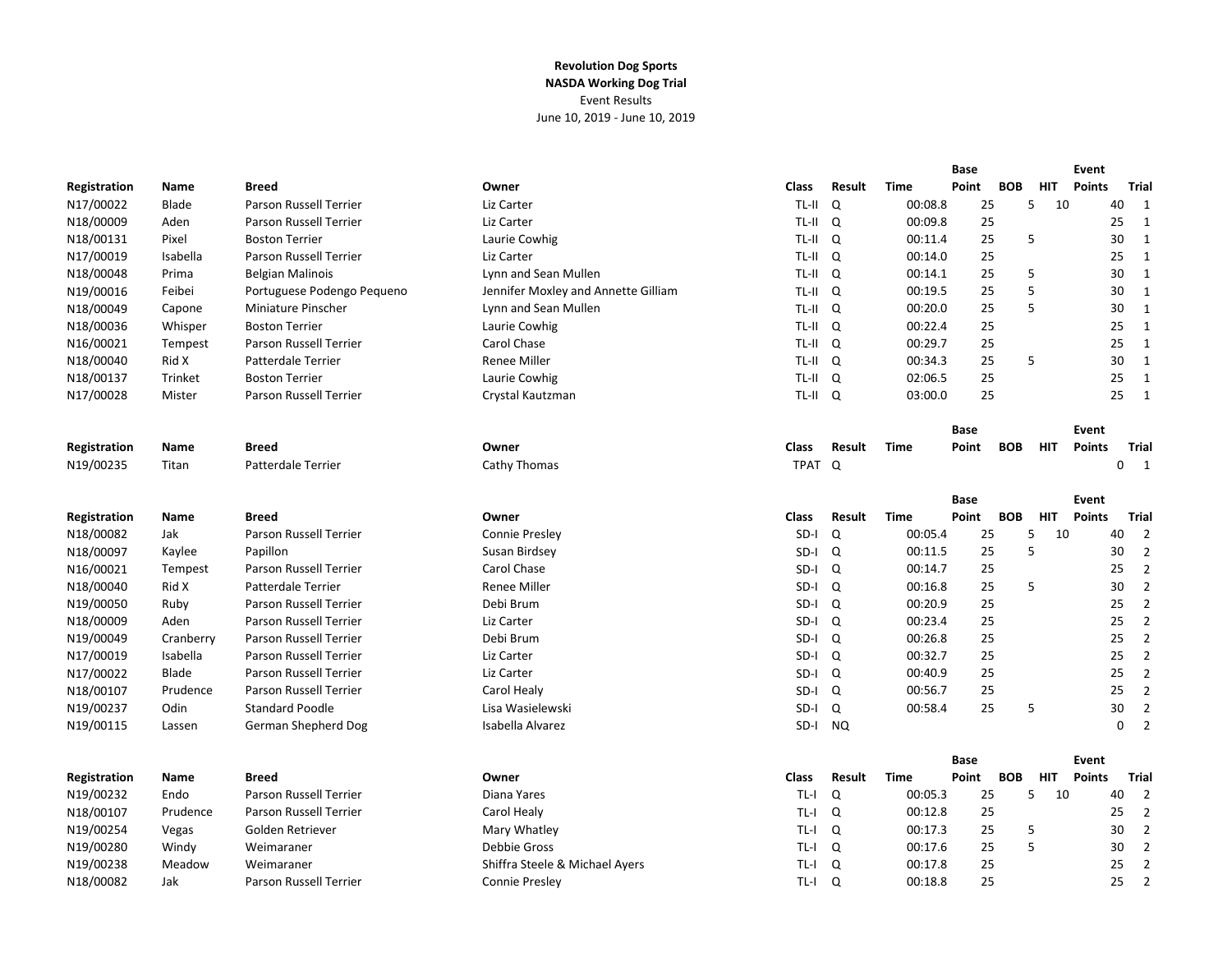| N19/00049    | Cranberry | Parson Russell Terrier        | Debi Brum                           | $TL-I$      | Q         | 00:20.1     | 25          |            |            |               | 25          | $\overline{2}$          |
|--------------|-----------|-------------------------------|-------------------------------------|-------------|-----------|-------------|-------------|------------|------------|---------------|-------------|-------------------------|
| N19/00279    | Amy G     | Weimaraner                    | Debbie Gross                        | TL-I        | Q         | 00:27.5     | 25          |            |            |               | 25          | $\overline{2}$          |
| N19/00257    | Brystol   | <b>Russell Terrier</b>        | Lynda Banducci                      | $TL-I$      | Q         | 00:28.8     | 25          |            | 5          |               | 30          | $\overline{2}$          |
| N18/00097    | Kaylee    | Papillon                      | Susan Birdsey                       | TL-I        | Q         | 00:29.7     | 25          |            | 5          |               | 30          | $\overline{2}$          |
| N19/00050    | Ruby      | Parson Russell Terrier        | Debi Brum                           | TL-I        | $\Omega$  | 00:35.4     | 25          |            |            |               | 25          | $\overline{2}$          |
| N18/00064    | Odie      | <b>Standard Schnauzer</b>     | Dorothy Michelmore/John Michelmore  | TL-I        | Q         | 00:44.1     | 25          |            | 5          |               | 30          | $\overline{2}$          |
| N19/00237    | Odin      | <b>Standard Poodle</b>        | Lisa Wasielewski                    | TL-I        | Q         | 00:47.3     | 25          |            | 5          |               | 30          | $\overline{2}$          |
| N19/00149    | Tazzie    | Patterdale Terrier            | Cathy Thomas                        | TL-I        | Q         | 00:50.7     | 25          |            | 5          |               | 30          | $\overline{2}$          |
| N19/00271    | Sky       | Vizsla                        | Cindy Hunter and Debbie Gross       | TL-I        | Q         | 01:09.1     | 25          |            | 5          |               | 30          | $\overline{2}$          |
| N18/00065    | Bear      | <b>Standard Schnauzer</b>     | Dorothy Michelmore/John Michelmore  | TL-I        | Q         | 01:12.1     | 25          |            |            |               | 25          | $\overline{2}$          |
| N19/00148    | Tara      | Patterdale Terrier            | Cathy Thomas                        | TL-I        | Q         | 00:14.9     | 24          |            |            |               | 24          | $\overline{2}$          |
| N19/00033    | Annie     | Norfolk Terrier               | Robin Ormiston                      | TL-I        | ABS       |             |             |            |            |               | $\mathbf 0$ | $\overline{2}$          |
| N19/00115    | Lassen    | German Shepherd Dog           | Isabella Alvarez                    | $TL-I$      | <b>NQ</b> |             |             |            |            |               | $\mathbf 0$ | $\overline{2}$          |
|              |           |                               |                                     |             |           |             | <b>Base</b> |            |            | Event         |             |                         |
| Registration | Name      | <b>Breed</b>                  | Owner                               | Class       | Result    | Time        | Point       | <b>BOB</b> | <b>HIT</b> | <b>Points</b> |             | <b>Trial</b>            |
| N18/00009    | Aden      | Parson Russell Terrier        | Liz Carter                          | TL-II       | Q         | 00:20.6     | 25          |            | 5<br>10    |               | 40          | $\overline{2}$          |
| N18/00049    | Capone    | Miniature Pinscher            | Lynn and Sean Mullen                | TL-II       | Q         | 00:20.8     | 25          |            | 5          |               | 30          | $\overline{2}$          |
| N19/00016    | Feibei    | Portuguese Podengo Pequeno    | Jennifer Moxley and Annette Gilliam | TL-II       | Q         | 00:20.8     | 25          |            | 5          |               | 30          | $\overline{2}$          |
| N18/00036    | Whisper   | <b>Boston Terrier</b>         | Laurie Cowhig                       | TL-II       | Q         | 00:23.2     | 25          |            | 5          |               | 30          | $\overline{2}$          |
| N18/00040    | Rid X     | Patterdale Terrier            | Renee Miller                        | TL-II Q     |           | 00:27.4     | 25          |            | 5          |               | 30          | $\overline{2}$          |
| N18/00137    | Trinket   | <b>Boston Terrier</b>         | Laurie Cowhig                       | TL-II Q     |           | 00:31.7     | 25          |            |            |               | 25          | $\overline{2}$          |
| N17/00022    | Blade     | Parson Russell Terrier        | Liz Carter                          | $TL-II$ $Q$ |           | 00:33.0     | 25          |            |            |               | 25          | $\overline{2}$          |
| N18/00048    | Prima     | <b>Belgian Malinois</b>       | Lynn and Sean Mullen                | TL-II Q     |           | 00:33.1     | 25          |            | 5          |               | 30          | $\overline{2}$          |
| N17/00019    | Isabella  | <b>Parson Russell Terrier</b> | Liz Carter                          | TL-II Q     |           | 00:34.6     | 25          |            |            |               | 25          | $\overline{2}$          |
| N16/00021    | Tempest   | Parson Russell Terrier        | Carol Chase                         | TL-II Q     |           | 00:36.8     | 25          |            |            |               | 25          | $\overline{2}$          |
| N18/00131    | Pixel     | <b>Boston Terrier</b>         | Laurie Cowhig                       | TL-II Q     |           | 01:28.7     | 25          |            |            |               | 25          | $\overline{2}$          |
|              |           |                               |                                     |             |           |             | <b>Base</b> |            |            | Event         |             |                         |
| Registration | Name      | <b>Breed</b>                  | Owner                               | Class       | Result    | <b>Time</b> | Point       | <b>BOB</b> | <b>HIT</b> | <b>Points</b> |             | <b>Trial</b>            |
| N19/00235    | Titan     | Patterdale Terrier            | Cathy Thomas                        | TPAT Q      |           |             |             |            |            |               | 0           | $\overline{\mathbf{2}}$ |
|              |           |                               |                                     |             |           |             | Base        |            |            | Event         |             |                         |
| Registration | Name      | <b>Breed</b>                  | Owner                               | Class       | Result    | <b>Time</b> | Point       | <b>BOB</b> | <b>HIT</b> | <b>Points</b> |             | <b>Trial</b>            |
| N18/00009    | Aden      | Parson Russell Terrier        | Liz Carter                          | SD-I        | Q         | 00:05.7     | 25          |            | 10<br>5    |               | 40          | 3                       |
| N19/00237    | Odin      | <b>Standard Poodle</b>        | Lisa Wasielewski                    | SD-I        | Q         | 00:06.1     | 25          |            | 5          |               | 30          | $\mathbf{3}$            |
| N17/00019    | Isabella  | <b>Parson Russell Terrier</b> | Liz Carter                          | SD-I        | Q         | 00:47.2     | 25          |            |            |               | 25          | $\overline{3}$          |
| N19/00049    | Cranberry | <b>Parson Russell Terrier</b> | Debi Brum                           | SD-I        | Q         | 00:16.2     | 24          |            |            |               | 24          | $\overline{3}$          |
| N16/00021    | Tempest   | Parson Russell Terrier        | Carol Chase                         | SD-I        | Q         | 00:20.4     | 24          |            |            |               | 24          | $\overline{3}$          |
| N18/00107    | Prudence  | Parson Russell Terrier        | Carol Healy                         | SD-I        | Q         | 00:18.6     | 23          |            |            |               | 23          | 3                       |
| N17/00022    | Blade     | Parson Russell Terrier        | Liz Carter                          | SD-I        | Q         | 01:42.3     | 20          |            |            |               | 20          | $\overline{3}$          |
| N18/00082    | Jak       | Parson Russell Terrier        | Connie Presley                      |             | SD-I ABS  |             |             |            |            |               | 0           | $\mathsf 3$             |
|              |           |                               |                                     |             |           |             |             |            |            |               |             |                         |

N18/00040 Rid X Patterdale Terrier Renee Miller SD‐I ABS 0 3